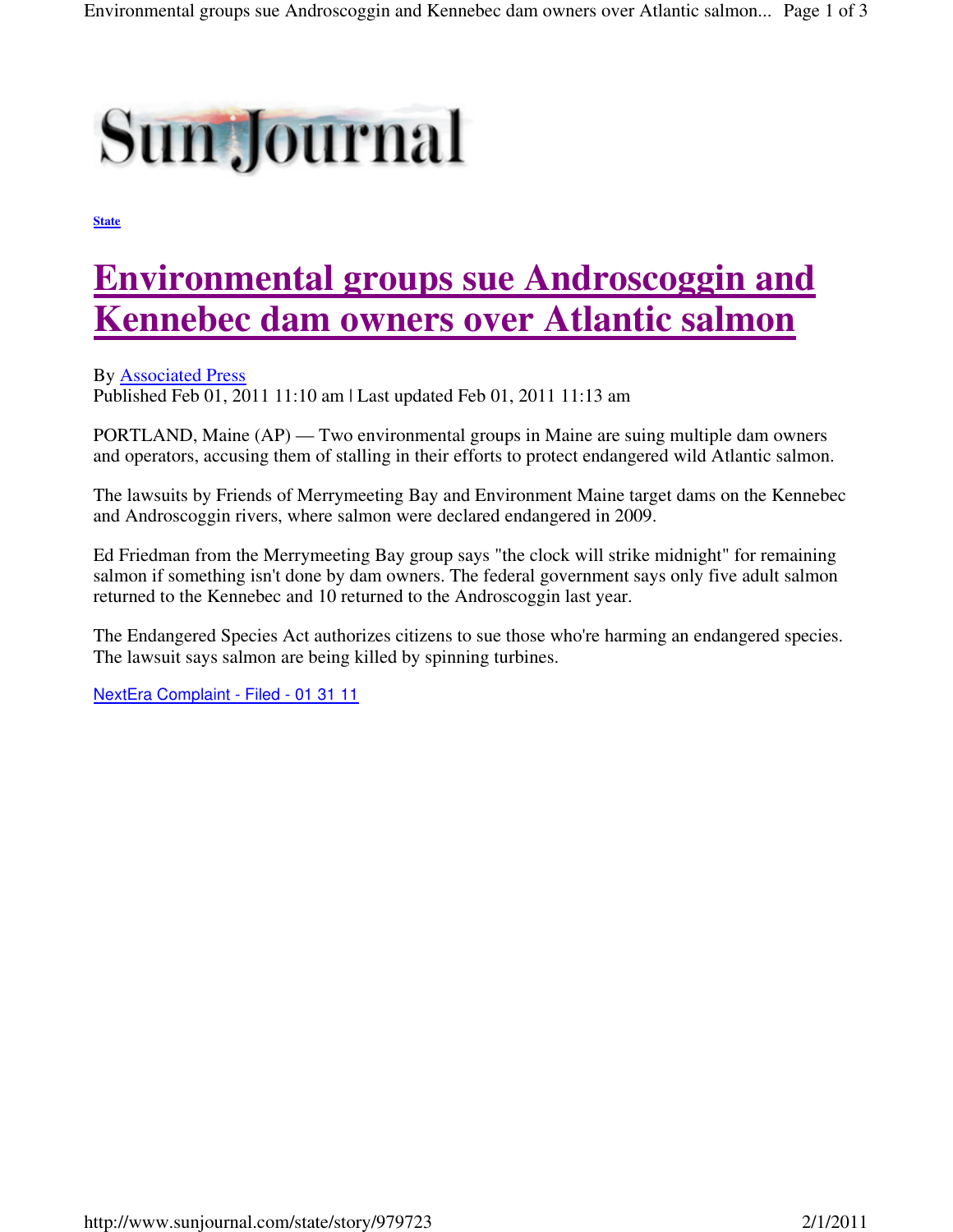| <b>Scribd.</b> Download<br>Print<br><b>Fullscreen</b>                                                                       | $\leq$ > Share |
|-----------------------------------------------------------------------------------------------------------------------------|----------------|
| Case 2:11-cv-00038-GZS Document 1<br>Filed 01/31/11 Page 1 of 20 PageID #: 1                                                | E              |
| UNITED STATES DISTRICT COURT<br><b>DISTRICT OF MAINE</b>                                                                    |                |
| FRIENDS OF MERRYMEETING BAY and<br>ENVIRONMENT MAINE,                                                                       |                |
| Plaintiffs,<br>Civil Action No.<br>٧.                                                                                       |                |
| NEXTERA ENERGY RESOURCES, INC.;<br>NEXTERA ENERGY MAINE OPERATING<br>SERVICES, LLC; and THE MERIMIL<br>LIMITED PARTNERSHIP, |                |
| Defendants.                                                                                                                 |                |
| <b>COMPLAINT</b>                                                                                                            |                |
| <b>INTRODUCTION</b>                                                                                                         |                |
| 1. Defendants NextEra Energy Resources, Inc., NextEra Energy Maine Operating                                                |                |
| Services, LLC, and The Merimil Limited Partnership are violating the federal                                                |                |
| Endangered Species Act ("ESA"), 16 U.S.C. § 1531 et seq., by killing, harming, and                                          |                |
| harassing endangered Atlantic salmon at hydroelectric dams they own and operate on the                                      |                |
| Kennebec and Androscoggin Rivers. Defendants are, in ESA parlance, illegally "taking"                                       |                |
| this endangered species. More specifically, Defendants' dams: kill and injure salmon                                        |                |
| Search<br>噩<br>$1/20$ $\rightarrow$<br>Scroll                                                                               |                |
| <b>Read more stories about:</b> AndroscogginFPLNextEra                                                                      |                |

Recommend Sign Up to see what your friends recommend.

E-mail Print Save

Sign up for e-mail news updates

## **More stories from State**

- **Maine man arrested, hundreds of lbs. of pot seized 12:50 pm 0**
- **Environmental groups sue Androscoggin and Kennebec dam owners over Atlantic salmon 11:10 am**